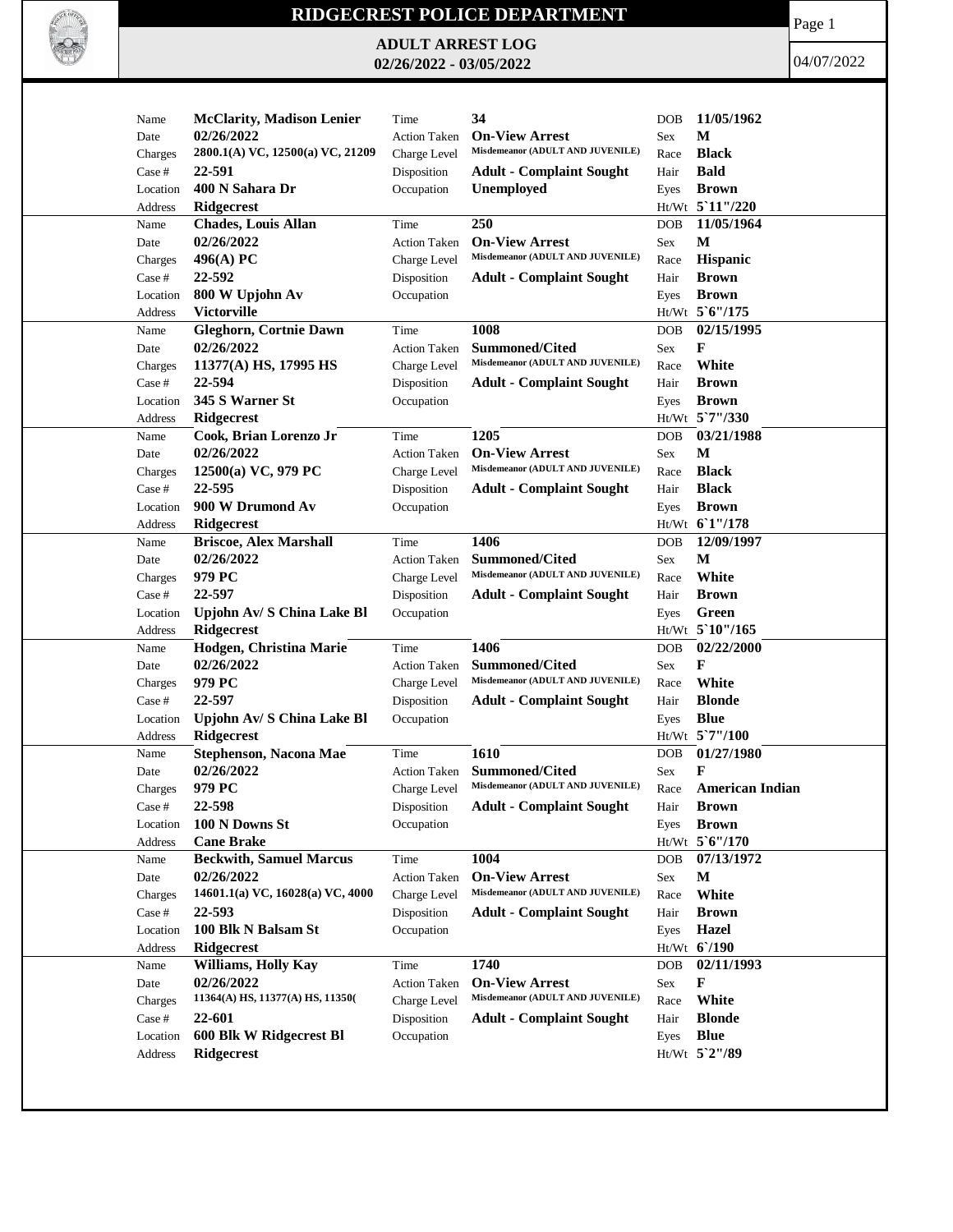|                    | ADULT ARREST LOG for 02/26/2022 - 03/05/2022 |                           |                                                           |            |                              |  |  |  |
|--------------------|----------------------------------------------|---------------------------|-----------------------------------------------------------|------------|------------------------------|--|--|--|
| Name               | Childers, Eldon Jr                           | Time                      | 344                                                       | <b>DOB</b> | 02/03/1972                   |  |  |  |
| Date               | 02/27/2022                                   | <b>Action Taken</b>       | <b>On-View Arrest</b>                                     | Sex        | M                            |  |  |  |
| Charges            | 11550(A) HS, 12500(a) VC, 23152(             | Charge Level              | Misdemeanor (ADULT AND JUVENILE)                          | Race       | White                        |  |  |  |
| Case #             | 22-604                                       | Disposition               | <b>Adult - Complaint Sought</b>                           | Hair       | <b>Brown</b>                 |  |  |  |
| Location           | 800 W Upjohn Av                              | Occupation                |                                                           | Eyes       | <b>Blue</b>                  |  |  |  |
| Address            | Inyokern                                     |                           |                                                           |            | Ht/Wt 6'/300                 |  |  |  |
| Name               | <b>Melnichak, Michael Edwards</b>            | Time                      | 338                                                       | <b>DOB</b> | 07/29/1972                   |  |  |  |
| Date               | 02/27/2022                                   | <b>Action Taken</b>       | <b>On-View Arrest</b><br>Misdemeanor (ADULT AND JUVENILE) | Sex        | М                            |  |  |  |
| Charges            | 23152(A) VC, 23152(B) VC                     | Charge Level              |                                                           | Race       | White                        |  |  |  |
| Case #<br>Location | 22-605<br>300 N China Lake Blvd              | Disposition<br>Occupation | <b>Adult - Complaint Sought</b>                           | Hair       | <b>Brown</b><br><b>Blue</b>  |  |  |  |
| Address            | Ridgecrest                                   |                           |                                                           | Eyes       | Ht/Wt 5`9"/172               |  |  |  |
| Name               | Miller, Edwin                                | Time                      | 1745                                                      | <b>DOB</b> | 11/24/1979                   |  |  |  |
| Date               | 02/27/2022                                   | <b>Action Taken</b>       | <b>On-View Arrest</b>                                     | Sex        | M                            |  |  |  |
| Charges            | 647(F) PC, Outside Warr. - M                 | Charge Level              | Misdemeanor (ADULT AND JUVENILE)                          | Race       | White                        |  |  |  |
| Case #             | 22-617                                       | Disposition               | <b>Adult - Complaint Sought</b>                           | Hair       | <b>Brown</b>                 |  |  |  |
| Location           | 100 W California Av                          | Occupation                |                                                           | Eyes       | <b>Brown</b>                 |  |  |  |
| Address            | Ridgecrest                                   |                           |                                                           |            | Ht/Wt 6/180                  |  |  |  |
| Name               | <b>Thomason, Scott Anthony</b>               | Time                      | 2154                                                      | <b>DOB</b> | 06/25/1992                   |  |  |  |
| Date               | 02/27/2022                                   | <b>Action Taken</b>       | <b>Summoned/Cited</b>                                     | Sex        | M                            |  |  |  |
| Charges            | 14601.1(a) VC, 16028(a) VC, 4000             | Charge Level              | Misdemeanor (ADULT AND JUVENILE)                          | Race       | White                        |  |  |  |
| Case #             | 22-618                                       | Disposition               | <b>Adult - Complaint Sought</b>                           | Hair       | <b>Brown</b>                 |  |  |  |
| Location           | 901 N China Lake Blvd                        | Occupation                |                                                           | Eyes       | <b>Hazel</b>                 |  |  |  |
| Address            | <b>Ridgecrest</b>                            |                           |                                                           |            | Ht/Wt 6'/200                 |  |  |  |
| Name               | Naill, Bailey William                        | Time                      | 1213                                                      | <b>DOB</b> | 12/26/1997                   |  |  |  |
| Date               | 02/27/2022                                   | <b>Action Taken</b>       | <b>Summoned/Cited</b>                                     | Sex        | М                            |  |  |  |
| Charges            | <b>Warrant Arrest</b>                        | Charge Level              | Misdemeanor (ADULT AND JUVENILE)                          | Race       | White                        |  |  |  |
| Case #             | 21-3167                                      | Disposition               | <b>Adult - Referred to Other Authority</b>                | Hair       | <b>Brown</b>                 |  |  |  |
| Location           | 100 W California Av                          | Occupation                |                                                           | Eyes       | <b>Brown</b><br>Ht/Wt 6'/200 |  |  |  |
| Address<br>Name    | Ridgecrest<br><b>Evans, Ashly Marie</b>      | Time                      | 1115                                                      | <b>DOB</b> | 05/12/1998                   |  |  |  |
| Date               | 02/27/2022                                   | <b>Action Taken</b>       | <b>On-View Arrest</b>                                     | Sex        | F                            |  |  |  |
| Charges            | 979 PC                                       | Charge Level              | Misdemeanor (ADULT AND JUVENILE)                          | Race       | White                        |  |  |  |
| Case #             | 22-610                                       | Disposition               | <b>Adult - Complaint Sought</b>                           | Hair       | <b>Brown</b>                 |  |  |  |
| Location           | 400 S China Lake Bl                          | Occupation                |                                                           | Eyes       | <b>Blue</b>                  |  |  |  |
| Address            | Ridgecrest                                   |                           |                                                           |            | Ht/Wt 5`2"/140               |  |  |  |
| Name               | Beebe, Desirae Jean                          | Time                      | 30                                                        | DOB        | 05/27/1982                   |  |  |  |
| Date               | 02/27/2022                                   | <b>Action Taken</b>       | <b>Summoned/Cited</b>                                     | Sex        | F                            |  |  |  |
| Charges            | 16028(a) VC, $4000(a)(1)$ VC                 | Charge Level              | <b>Infraction</b>                                         | Race       | White                        |  |  |  |
| Case #             | 22-603                                       | Disposition               | <b>Adult - Referred to Other Authority</b>                | Hair       | <b>Blonde</b>                |  |  |  |
| Location           | 300 S Sanders St                             | Occupation                | <b>Unemployed</b>                                         | Eyes       | <b>Hazel</b>                 |  |  |  |
| Address            | <b>Ridgecrest</b>                            |                           |                                                           |            | Ht/Wt 5'3"/160               |  |  |  |
| Name               | <b>Stockton, Robert Jay</b>                  | Time                      | 1811                                                      | <b>DOB</b> | 08/12/1983                   |  |  |  |
| Date               | 02/28/2022                                   | <b>Action Taken</b>       | <b>On-View Arrest</b>                                     | Sex        | M                            |  |  |  |
| Charges            | 422(A) PC                                    | Charge Level              | Felony (ADULT AND JUVENILE)                               | Race       | White                        |  |  |  |
| Case #             | 22-494                                       | Disposition               | <b>Adult - Complaint Sought</b>                           | Hair       | <b>Blonde</b>                |  |  |  |
| Location           | 345 S China Lake                             | Occupation                | <b>Unemployed</b>                                         | Eyes       | <b>Blue</b>                  |  |  |  |
| Address<br>Name    | Ridgecrest<br>Urbina, Yesenia Vidrio         | Time                      | 1008                                                      | <b>DOB</b> | Ht/Wt 61"/160<br>09/07/1987  |  |  |  |
| Date               | 02/28/2022                                   | <b>Action Taken</b>       | <b>Summoned/Cited</b>                                     | Sex        | F                            |  |  |  |
| Charges            | 979 PC                                       | Charge Level              | Misdemeanor (ADULT AND JUVENILE)                          | Race       | Hispanic                     |  |  |  |
| Case #             | 20-2445                                      | Disposition               | <b>Adult - Complaint Sought</b>                           | Hair       | <b>Black</b>                 |  |  |  |
| Location           | 100 W California Av                          | Occupation                | Receptionist                                              | Eyes       | <b>Brown</b>                 |  |  |  |
| Address            | <b>Ridgecrest</b>                            |                           |                                                           |            | $Ht/Wt$ 5 6"/160             |  |  |  |
| Name               | Paye, Enoch                                  | Time                      | 1154                                                      | <b>DOB</b> | 08/02/1992                   |  |  |  |
| Date               | 02/28/2022                                   | <b>Action Taken</b>       | <b>Summoned/Cited</b>                                     | Sex        | M                            |  |  |  |
| Charges            | 979 PC                                       | Charge Level              | Misdemeanor (ADULT AND JUVENILE)                          | Race       | <b>Black</b>                 |  |  |  |
| Case #             | 22-625                                       | Disposition               | <b>Adult - Released</b>                                   | Hair       | <b>Black</b>                 |  |  |  |
| Location           | 100 W California St                          | Occupation                |                                                           | Eyes       | <b>Brown</b>                 |  |  |  |
| Address            | <b>Trona</b>                                 |                           |                                                           |            | Ht/Wt 5'6"/145               |  |  |  |
|                    |                                              |                           |                                                           |            |                              |  |  |  |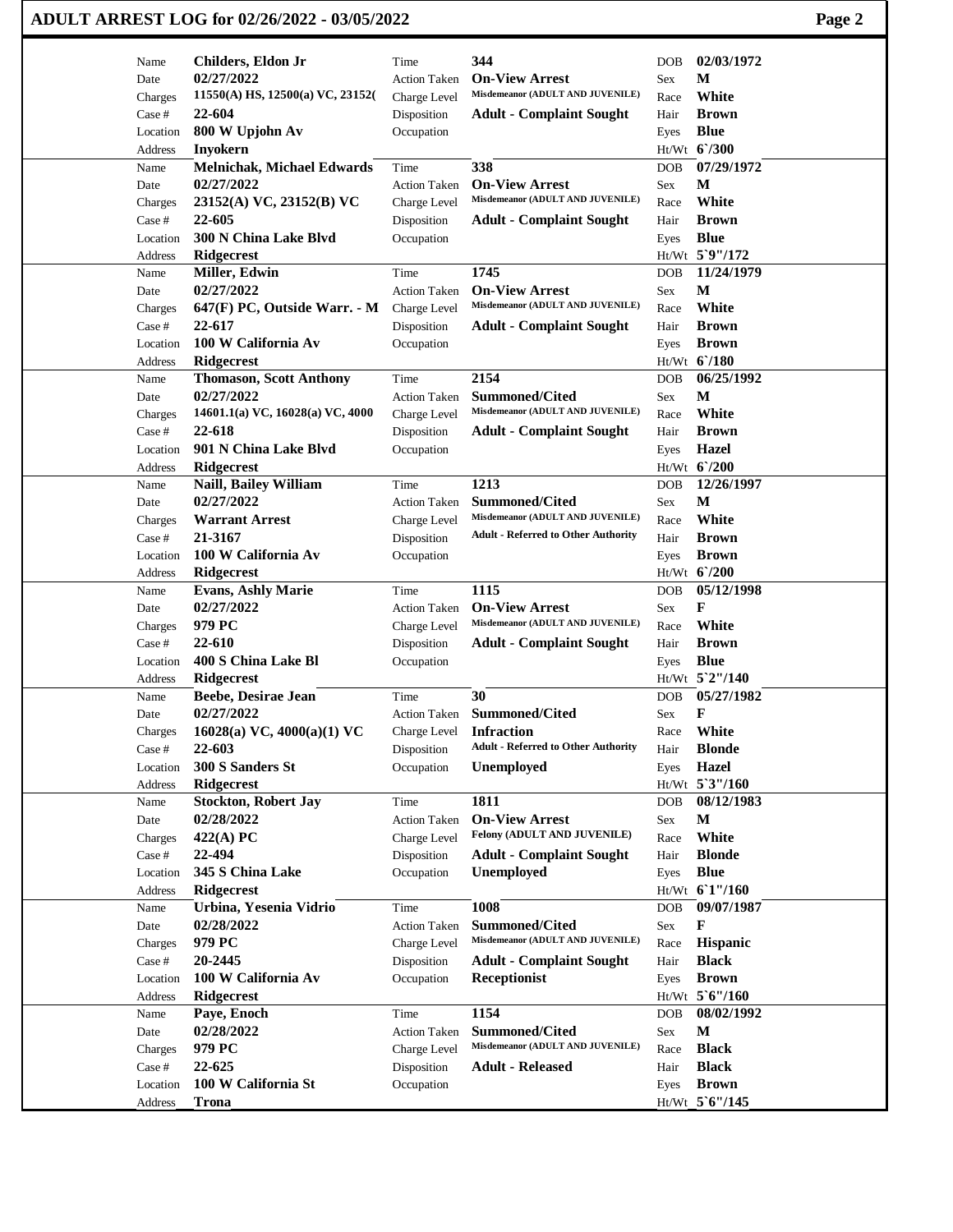| ADULT ARREST LOG for 02/26/2022 - 03/05/2022 |                                         |                             |                                                           |              |                                |  |  |
|----------------------------------------------|-----------------------------------------|-----------------------------|-----------------------------------------------------------|--------------|--------------------------------|--|--|
| Name                                         | <b>Carson, Thomas Len</b>               | Time                        | 1350                                                      | DOB          | 09/21/1986                     |  |  |
| Date                                         | 02/28/2022                              | <b>Action Taken</b>         | <b>On-View Arrest</b>                                     | Sex          | М                              |  |  |
| Charges                                      | 273.6(A) PC, 148(A)(1) PC               | Charge Level                | Misdemeanor (ADULT AND JUVENILE)                          | Race         | White                          |  |  |
| Case #                                       | 22-624                                  | Disposition                 | <b>Adult - Complaint Sought</b>                           | Hair         | <b>Brown</b>                   |  |  |
| Location                                     | 1301 N Wayne St                         | Occupation                  |                                                           | Eyes         | <b>Blue</b>                    |  |  |
| Address                                      | <b>Ridgecrest</b>                       |                             |                                                           |              | Ht/Wt 6'4"/170                 |  |  |
| Name                                         | <b>Woods, Rodney Lamour</b>             | Time                        | 1514                                                      | <b>DOB</b>   | 03/02/1986                     |  |  |
| Date                                         | 02/28/2022                              | <b>Action Taken</b>         | <b>Summoned/Cited</b><br>Misdemeanor (ADULT AND JUVENILE) | Sex          | М<br><b>Black</b>              |  |  |
| Charges<br>Case #                            | 979 PC, Outside Warr. - M<br>22-628     | Charge Level<br>Disposition | <b>Adult - Complaint Sought</b>                           | Race<br>Hair | <b>Black</b>                   |  |  |
| Location                                     | 100 W California Av                     | Occupation                  |                                                           | Eyes         | <b>Brown</b>                   |  |  |
| Address                                      | <b>Ridgecrest</b>                       |                             |                                                           |              | Ht/Wt 5`8"/158                 |  |  |
| Name                                         | <b>Stockton, Robert Jay</b>             | Time                        | 1811                                                      | DOB          | 08/12/1983                     |  |  |
| Date                                         | 02/28/2022                              | <b>Action Taken</b>         | <b>On-View Arrest</b>                                     | Sex          | М                              |  |  |
| Charges                                      | 422(A) PC, 647(F) PC, 602 PC            | Charge Level                | Felony (ADULT AND JUVENILE)                               | Race         | White                          |  |  |
| Case #                                       | 22-632                                  | Disposition                 | <b>Adult - Complaint Sought</b>                           | Hair         | <b>Blonde</b>                  |  |  |
| Location                                     | 345 S China Lake Blvd                   | Occupation                  | <b>Unemployed</b>                                         | Eyes         | <b>Blue</b>                    |  |  |
| Address                                      | <b>Ridgecrest</b>                       |                             |                                                           |              | Ht/Wt 61"/160                  |  |  |
| Name                                         | Hubert, Clarence Jr                     | Time                        | 1657                                                      | <b>DOB</b>   | 02/13/1985                     |  |  |
| Date                                         | 02/28/2022                              | <b>Action Taken</b>         | <b>On-View Arrest</b>                                     | Sex          | M                              |  |  |
| Charges                                      | 14601.1(a) $VC$                         | Charge Level                | Misdemeanor (ADULT AND JUVENILE)                          | Race         | <b>Black</b>                   |  |  |
| Case #                                       | 22-631                                  | Disposition                 | <b>Adult - Complaint Sought</b>                           | Hair         | <b>Black</b>                   |  |  |
| Location                                     | 401 W Inyokern Rd                       | Occupation                  |                                                           | Eyes         | <b>Brown</b>                   |  |  |
| Address                                      | <b>Ridgecrest</b>                       |                             |                                                           |              | Ht/Wt 5'6"/145                 |  |  |
| Name                                         | Hubert, Clarence Jr                     | Time                        | 1657                                                      | <b>DOB</b>   | 02/13/1985                     |  |  |
| Date                                         | 02/28/2022                              | <b>Action Taken</b>         | <b>On-View Arrest</b><br>Misdemeanor (ADULT AND JUVENILE) | Sex          | М                              |  |  |
| Charges                                      | <b>Warrant Arrest</b>                   | Charge Level                |                                                           | Race         | <b>Black</b>                   |  |  |
| Case #                                       | 21-2991                                 | Disposition                 | <b>Adult - Complaint Sought</b>                           | Hair         | <b>Black</b>                   |  |  |
| Location<br>Address                          | 401 W Inyokern Rd<br><b>Ridgecrest</b>  | Occupation                  |                                                           | Eyes         | <b>Brown</b><br>Ht/Wt 5'6"/145 |  |  |
| Name                                         | Torregano, Erik Matthew Jr              | Time                        | 423                                                       | DOB          | 02/23/1994                     |  |  |
| Date                                         | 03/01/2022                              | <b>Action Taken</b>         | <b>Taken into Custody</b>                                 | Sex          | М                              |  |  |
| Charges                                      | 3056 PC                                 | Charge Level                | Felony (ADULT AND JUVENILE)                               | Race         | <b>Black</b>                   |  |  |
| Case #                                       | 22-634                                  | Disposition                 | <b>Adult - Referred to Other Authority</b>                | Hair         | <b>Black</b>                   |  |  |
| Location                                     | 500 W Upjohn Av                         | Occupation                  |                                                           | Eyes         | Green                          |  |  |
| Address                                      | <b>Victorville</b>                      |                             |                                                           |              | Ht/Wt 5 11"/188                |  |  |
| Name                                         | <b>Torregano, Erik Matthew Jr</b>       | Time                        | 423                                                       | DOB.         | 02/23/1994                     |  |  |
| Date                                         | 03/01/2022                              | <b>Action Taken</b>         | <b>On-View Arrest</b>                                     | Sex          | $\mathbf M$                    |  |  |
| Charges                                      | 14601.1(a) VC, 148.9(A) PC, 2312        | Charge Level                | Misdemeanor (ADULT AND JUVENILE)                          | Race         | <b>Black</b>                   |  |  |
| Case #                                       | 22-635                                  | Disposition                 | <b>Adult - Referred to Other Authority</b>                | Hair         | <b>Black</b>                   |  |  |
| Location                                     | 500 W Upjohn Ave                        | Occupation                  |                                                           | Eyes         | Green                          |  |  |
| Address                                      | <b>Victorville</b>                      |                             |                                                           |              | Ht/Wt 5 11"/188                |  |  |
| Name                                         | Miller, Jimmie Duane                    | Time                        | 1656                                                      | <b>DOB</b>   | 12/30/1980                     |  |  |
| Date                                         | 03/01/2022                              | <b>Action Taken</b>         | Summoned/Cited                                            | Sex          | M                              |  |  |
| Charges                                      | 14601.1(a) $VC$                         | Charge Level                | Misdemeanor (ADULT AND JUVENILE)                          | Race         | <b>Black</b>                   |  |  |
| Case #                                       | 22-649                                  | Disposition                 | <b>Adult - Released</b>                                   | Hair         | <b>Black</b>                   |  |  |
| Location                                     | 500 N China Lake Blvd                   | Occupation                  | Laborer                                                   | Eyes         | <b>Brown</b><br>$Ht/Wt$ 6/175  |  |  |
| Address                                      | Ridgecrest                              | Time                        | 1546                                                      | DOB          | 06/02/1988                     |  |  |
| Name<br>Date                                 | Perez Alvarez, Luis Angel<br>03/01/2022 | <b>Action Taken</b>         | <b>Summoned/Cited</b>                                     | Sex          | M                              |  |  |
| Charges                                      | $12500(a)$ VC, $22350(a)$ VC            | Charge Level                | Misdemeanor (ADULT AND JUVENILE)                          | Race         | Hispanic                       |  |  |
| Case #                                       | 22-647                                  | Disposition                 | <b>Adult - Released</b>                                   | Hair         | <b>Black</b>                   |  |  |
| Location                                     | 300 N China Lake Blvd                   | Occupation                  | Cook                                                      | Eyes         | <b>Brown</b>                   |  |  |
| Address                                      | <b>Ridgecrest</b>                       |                             |                                                           |              | Ht/Wt 5`8"/210                 |  |  |
| Name                                         | Harper, Ricca Chey Leen                 | Time                        | 1437                                                      | DOB          | 06/23/1999                     |  |  |
| Date                                         | 03/01/2022                              | <b>Action Taken</b>         | <b>Summoned/Cited</b>                                     | Sex          | F                              |  |  |
| Charges                                      | 14601.1(a) $VC$                         | Charge Level                | Misdemeanor (ADULT AND JUVENILE)                          | Race         | <b>Black</b>                   |  |  |
| Case #                                       | 22-643                                  | Disposition                 | <b>Adult - Complaint Sought</b>                           | Hair         | <b>Brown</b>                   |  |  |
| Location                                     | <b>Wilson/S Chnina Lake Blvd</b>        | Occupation                  | Unemployed                                                | Eyes         | <b>Brown</b>                   |  |  |
| Address                                      | Ridgecrest                              |                             |                                                           |              | Ht/Wt 5'3"/120                 |  |  |
|                                              |                                         |                             |                                                           |              |                                |  |  |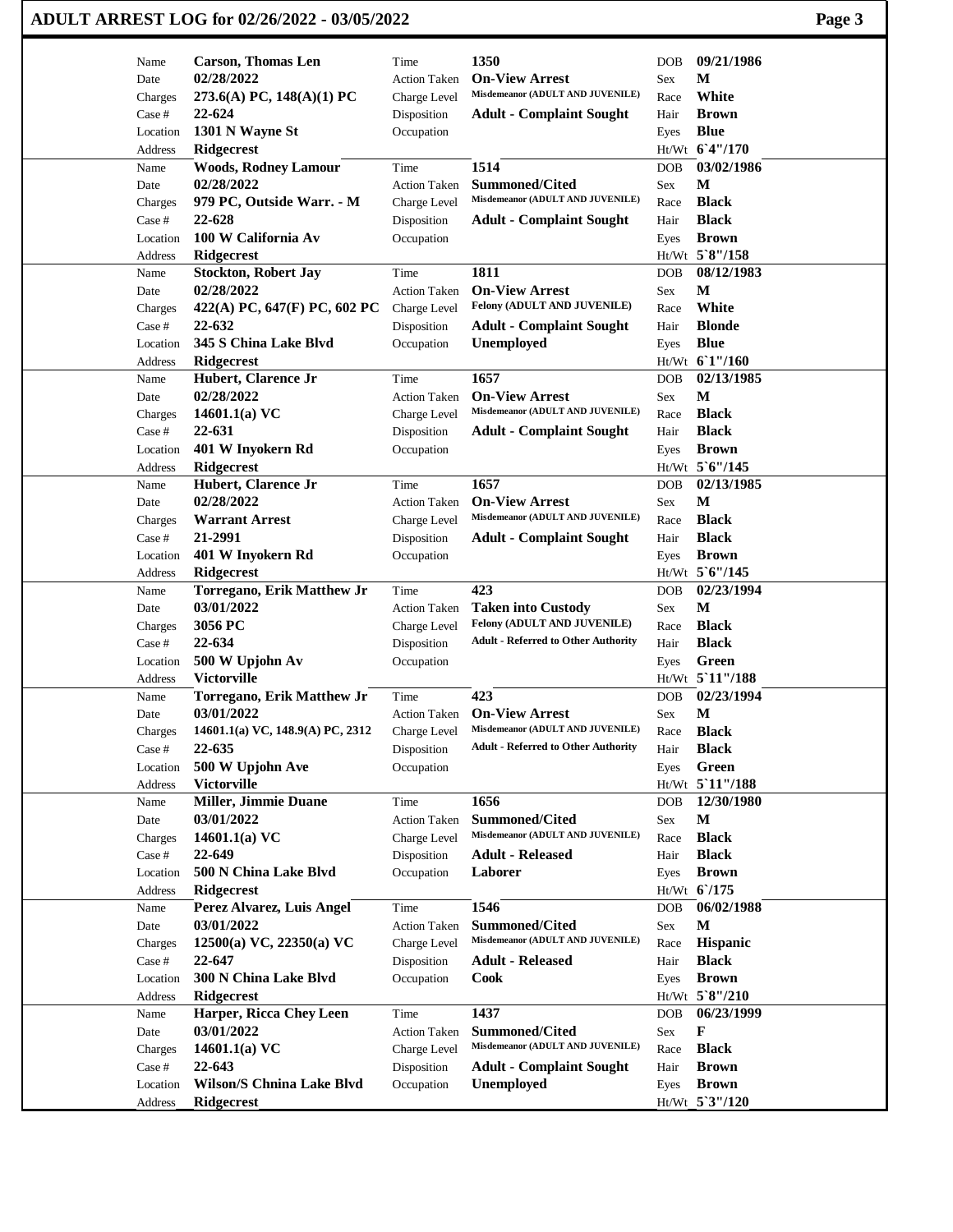|                   | ADULT ARREST LOG for 02/26/2022 - 03/05/2022           |                           |                                                           |            |                               | Page 4 |
|-------------------|--------------------------------------------------------|---------------------------|-----------------------------------------------------------|------------|-------------------------------|--------|
| Name              | Schofield, Jason Keith                                 | Time                      | 1522                                                      | <b>DOB</b> | 06/24/1977                    |        |
| Date              | 03/01/2022                                             | <b>Action Taken</b>       | <b>Summoned/Cited</b>                                     | Sex        | М                             |        |
| Charges           | 979 PC, 23123(a) VC                                    | Charge Level              | Misdemeanor (ADULT AND JUVENILE)                          | Race       | White                         |        |
| Case #            | 22-646                                                 | Disposition               | <b>Adult - Complaint Sought</b>                           | Hair       | <b>Brown</b>                  |        |
| Location          | 500 N Norm St                                          | Occupation                |                                                           | Eyes       | <b>Blue</b>                   |        |
| Address           | <b>Inyokern</b>                                        |                           |                                                           |            | Ht/Wt 5`10"/170               |        |
| Name              | Harper, Ricca Chey Leen                                | Time                      | 1437                                                      | <b>DOB</b> | 06/23/1999                    |        |
| Date              | 03/01/2022                                             | <b>Action Taken</b>       | <b>Summoned/Cited</b>                                     | Sex        | F                             |        |
| Charges           | 979 PC                                                 | Charge Level              | Misdemeanor (ADULT AND JUVENILE)                          | Race       | <b>Black</b>                  |        |
| Case #            | 22-644                                                 | Disposition               | <b>Adult - Referred to Other Authority</b>                | Hair       | <b>Brown</b>                  |        |
| Location          | <b>Wilson/S China Lake Blvd</b>                        | Occupation                | <b>Unemployed</b>                                         | Eyes       | <b>Brown</b>                  |        |
| Address           | <b>Ridgecrest</b>                                      |                           |                                                           |            | Ht/Wt 5'3"/120                |        |
| Name              | <b>Anthony, Brittany Danielle</b>                      | Time                      | 2349                                                      | DOB        | 07/30/1992                    |        |
| Date              | 03/01/2022<br>$11364(A)$ HS, 135 PC, 22651(0)(1)       | <b>Action Taken</b>       | <b>On-View Arrest</b><br>Misdemeanor (ADULT AND JUVENILE) | Sex        | F<br>White                    |        |
| Charges<br>Case # | 22-651                                                 | Charge Level              |                                                           | Race       | <b>Brown</b>                  |        |
| Location          | N Downs St/W Ward Av                                   | Disposition<br>Occupation | <b>Adult - Complaint Sought</b><br>Laborer                | Hair       | <b>Blue</b>                   |        |
| <b>Address</b>    |                                                        |                           |                                                           | Eyes       | Ht/Wt 5'4"/115                |        |
| Name              | <b>Ridgecrest</b><br><b>Anthony, Brittany Danielle</b> | Time                      | 2349                                                      | <b>DOB</b> | 07/30/1992                    |        |
| Date              | 03/01/2022                                             | <b>Action Taken</b>       | <b>On-View Arrest</b>                                     | Sex        | F                             |        |
| Charges           | 979 PC (M)                                             | Charge Level              | Misdemeanor (ADULT AND JUVENILE)                          | Race       | White                         |        |
| Case #            | 21-3244                                                | Disposition               | <b>Adult - Complaint Sought</b>                           | Hair       | <b>Brown</b>                  |        |
| Location          | N Downs St/W Ward Av                                   | Occupation                | Laborer                                                   | Eyes       | <b>Blue</b>                   |        |
| Address           | <b>Ridgecrest</b>                                      |                           |                                                           |            | Ht/Wt 5'4"/115                |        |
| Name              | Miller, Jimmie Duane                                   | Time                      | 1656                                                      | <b>DOB</b> | 12/30/1980                    |        |
| Date              | 03/01/2022                                             | <b>Action Taken</b>       | <b>Summoned/Cited</b>                                     | Sex        | М                             |        |
| Charges           | 979 PC                                                 | Charge Level              | Misdemeanor (ADULT AND JUVENILE)                          | Race       | <b>Black</b>                  |        |
| Case #            | 21-2176                                                | Disposition               | <b>Adult - Released</b>                                   | Hair       | <b>Black</b>                  |        |
| Location          | 500 N China Lake Blvd                                  | Occupation                | Laborer                                                   | Eyes       | <b>Brown</b>                  |        |
| Address           | <b>Ridgecrest</b>                                      |                           |                                                           |            | Ht/Wt 6/175                   |        |
| Name              | <b>Hardy, Quinton Elroy</b>                            | Time                      | 2153                                                      | <b>DOB</b> | 08/01/1997                    |        |
| Date              | 03/02/2022                                             | <b>Action Taken</b>       | <b>On-View Arrest</b>                                     | Sex        | М                             |        |
| Charges           | 243(E)(1) PC, 11377(A) HS, 979 P                       | Charge Level              | Misdemeanor (ADULT AND JUVENILE)                          | Race       | <b>Black</b>                  |        |
| Case #            | 22-659                                                 | Disposition               | <b>Adult - Referred to Other Authority</b>                | Hair       | <b>Brown</b>                  |        |
| Location          | 200 W Moyer #G23                                       | Occupation                |                                                           | Eyes       | <b>Brown</b>                  |        |
| Address           | <b>Ridgecrest</b>                                      |                           |                                                           |            | Ht/Wt 5`9"/180                |        |
| Name              | Haslam, Michael Beau                                   | Time                      | 2350                                                      | DOB        | 09/24/1973                    |        |
| Date              | 03/02/2022                                             | <b>Action Taken</b>       | <b>Taken into Custody</b>                                 | Sex        | $\mathbf M$                   |        |
| Charges           | 245(A)(1) PC, 273.6(A) PC                              | Charge Level              | Felony (ADULT AND JUVENILE)                               | Race       | White                         |        |
| Case #            | 22-660                                                 | Disposition               | <b>Adult - Complaint Sought</b>                           | Hair       | <b>Blonde</b>                 |        |
| Location          | 901 W Vicki Av                                         | Occupation                | Laborer                                                   | Eyes       | <b>Blue</b><br>Ht/Wt 5'6"/190 |        |
| Address<br>Name   | <b>Ridgecrest</b><br>Spratt, Shainna Henrietta         | Time                      | 930                                                       | DOB        | 10/31/1981                    |        |
| Date              | 03/02/2022                                             | <b>Action Taken</b>       | Summoned/Cited                                            | Sex        | F                             |        |
| Charges           | 979 PC                                                 | Charge Level              | Misdemeanor (ADULT AND JUVENILE)                          | Race       | White                         |        |
| Case #            | 22-655                                                 | Disposition               | <b>Adult - Complaint Sought</b>                           | Hair       | <b>Blonde</b>                 |        |
| Location          | 200 E Drummond Av                                      | Occupation                |                                                           | Eyes       | <b>Blue</b>                   |        |
| Address           | Ridgecrest                                             |                           |                                                           |            | Ht/Wt 5'6"/160                |        |
| Name              | <b>Torresrios, Andres</b>                              | Time                      | 32                                                        | DOB        | 11/01/1992                    |        |
| Date              | 03/03/2022                                             | <b>Action Taken</b>       | <b>On-View Arrest</b>                                     | Sex        | $\mathbf M$                   |        |
| Charges           | 273.6(A) PC, 243(E)(1) PC, 979 P                       | Charge Level              | Misdemeanor (ADULT AND JUVENILE)                          | Race       | Hispanic                      |        |
| Case #            | 22-661                                                 | Disposition               | <b>Adult - Referred to Other Authority</b>                | Hair       | <b>Brown</b>                  |        |
| Location          | 356 E Robertson Av                                     | Occupation                |                                                           | Eyes       | <b>Brown</b>                  |        |
| Address           | <b>Ridgecrest</b>                                      |                           |                                                           |            | $Ht/Wt$ 6/250                 |        |
| Name              | Dunn, Justin Don                                       | Time                      | 151                                                       | DOB        | 09/17/1983                    |        |
| Date              | 03/03/2022                                             | <b>Action Taken</b>       | <b>On-View Arrest</b>                                     | Sex        | $\mathbf M$                   |        |
| Charges           | 23152(F) VC                                            | Charge Level              | Misdemeanor (ADULT AND JUVENILE)                          | Race       | White                         |        |
| Case #            | 22-662                                                 | Disposition               | <b>Adult - Complaint Sought</b>                           | Hair       | <b>Brown</b>                  |        |
| Location          | 1025 W Langley Av                                      | Occupation                |                                                           | Eyes       | <b>Brown</b>                  |        |
| Address           | <b>Ridgecrest</b>                                      |                           |                                                           |            | Ht/Wt_5`9"/195                |        |
|                   |                                                        |                           |                                                           |            |                               |        |

 $\mathbf{I}$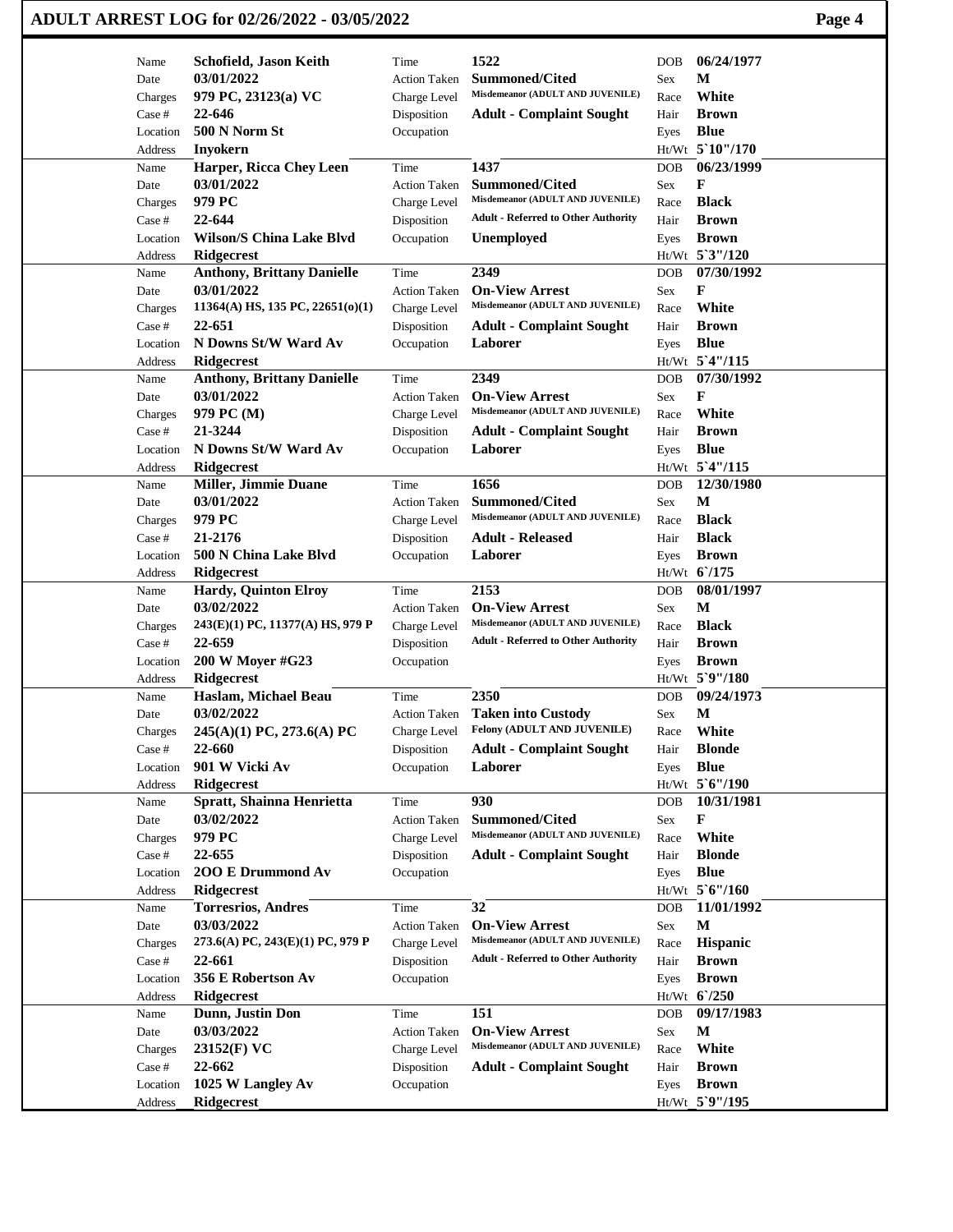|                    | ADULT ARREST LOG for 02/26/2022 - 03/05/2022 |                           |                                                           |      |                 |  |  |  |
|--------------------|----------------------------------------------|---------------------------|-----------------------------------------------------------|------|-----------------|--|--|--|
| Name               | <b>Hawkins, James Lee</b>                    | Time                      | 1311                                                      | DOB  | 06/12/1977      |  |  |  |
| Date               | 03/03/2022                                   | <b>Action Taken</b>       | <b>Summoned/Cited</b>                                     | Sex  | М               |  |  |  |
| Charges            | 979 PC                                       | Charge Level              | Misdemeanor (ADULT AND JUVENILE)                          | Race | White           |  |  |  |
| Case #             | 22-669                                       | Disposition               | <b>Adult - Complaint Sought</b>                           | Hair | <b>Brown</b>    |  |  |  |
| Location           | 415 W Ridgecrest Blvd                        | Occupation                | <b>Electrition</b>                                        | Eyes | <b>Hazel</b>    |  |  |  |
| Address            | Ridgecrest                                   |                           |                                                           |      | Ht/Wt 6/215     |  |  |  |
| Name               | <b>Andekin, Dallas Shaine William Time</b>   |                           | 1401                                                      | DOB  | 09/04/1986      |  |  |  |
| Date               | 03/03/2022                                   | <b>Action Taken</b>       | <b>On-View Arrest</b>                                     | Sex  | М               |  |  |  |
| Charges            | $11364(A)$ HS                                | Charge Level              | Misdemeanor (ADULT AND JUVENILE)                          | Race | White           |  |  |  |
| Case #             | 22-670                                       | Disposition               | <b>Adult - Complaint Sought</b>                           | Hair | <b>Brown</b>    |  |  |  |
| Location           | 345 S Warner St                              | Occupation                | Unemployed                                                | Eyes | <b>Brown</b>    |  |  |  |
| Address            | <b>Ridgecrest</b>                            |                           |                                                           |      | Ht/Wt 5`8"/180  |  |  |  |
| Name               | Doss, Angelique Doris                        | Time                      | 1301                                                      | DOB  | 02/10/1993      |  |  |  |
| Date               | 03/03/2022                                   | <b>Action Taken</b>       | <b>Summoned/Cited</b>                                     | Sex  | F               |  |  |  |
| Charges            | 979 PC                                       | Charge Level              | Misdemeanor (ADULT AND JUVENILE)                          | Race | <b>Black</b>    |  |  |  |
| Case #             | 22-668                                       | Disposition               | <b>Adult - Complaint Sought</b>                           | Hair | <b>Black</b>    |  |  |  |
| Location           | 415 W Ridgecrest Bl                          | Occupation                |                                                           | Eyes | <b>Brown</b>    |  |  |  |
| Address            | <b>Ridgecrest</b>                            |                           |                                                           |      | Ht/Wt 5`8"/160  |  |  |  |
| Name               | Wright, Odaryl Sr                            | Time                      | 127                                                       | DOB  | 09/28/1984      |  |  |  |
| Date               | 03/04/2022                                   | <b>Action Taken</b>       | <b>Taken into Custody</b>                                 | Sex  | M               |  |  |  |
| Charges            | 243(E)(1) PC, 273.6(A) PC                    | Charge Level              | Misdemeanor (ADULT AND JUVENILE)                          | Race | <b>Black</b>    |  |  |  |
| Case #             | 22-672                                       | Disposition               | <b>Adult - Complaint Sought</b>                           | Hair | <b>Black</b>    |  |  |  |
| Location           | 416 S China Lake Bl Oyo #116                 | Occupation                |                                                           | Eyes | <b>Brown</b>    |  |  |  |
| Address            | <b>California City</b>                       |                           |                                                           |      | Ht/Wt 5'11"/195 |  |  |  |
| Name               | <b>Edmonds, Ricky Lewis Jr</b>               | Time                      | 1820                                                      | DOB  | 03/08/1985      |  |  |  |
| Date               | 03/04/2022                                   | <b>Action Taken</b>       | <b>Taken into Custody</b>                                 | Sex  | M               |  |  |  |
| Charges            | 422(A) PC, $148(A)(1)$ PC                    | Charge Level              | Felony (ADULT AND JUVENILE)                               | Race | <b>Black</b>    |  |  |  |
| Case #             | 22-681                                       | Disposition               | <b>Adult - Complaint Sought</b>                           | Hair | <b>Black</b>    |  |  |  |
| Location           | 700 E Commercial                             | Occupation                |                                                           | Eyes | <b>Brown</b>    |  |  |  |
| Address            | <b>Ridgecrest</b>                            |                           |                                                           |      | Ht/Wt 5`7"/155  |  |  |  |
| Name               | Donley, Ryan Carlyle                         | Time                      | 1738                                                      | DOB  | 11/19/1991<br>M |  |  |  |
| Date               | 03/04/2022<br>979 PC                         | <b>Action Taken</b>       | <b>Summoned/Cited</b><br>Misdemeanor (ADULT AND JUVENILE) | Sex  | White           |  |  |  |
| Charges            | 22-682                                       | Charge Level              | <b>Adult - Complaint Sought</b>                           | Race | <b>Black</b>    |  |  |  |
| Case #<br>Location | 712 W Haloid Av                              | Disposition<br>Occupation | Unemployed                                                | Hair | <b>Brown</b>    |  |  |  |
| Address            | Ridgecrest                                   |                           |                                                           | Eyes | Ht/Wt 6'5"/190  |  |  |  |
| Name               | Donley, Ryan Carlyle                         | Time                      | 1738                                                      | DOB  | 11/19/1991      |  |  |  |
| Date               | 03/04/2022                                   | <b>Action Taken</b>       | Summoned/Cited                                            | Sex  | $\mathbf M$     |  |  |  |
| Charges            | 979 PC                                       | Charge Level              | Misdemeanor (ADULT AND JUVENILE)                          | Race | White           |  |  |  |
| Case #             | 21-2525                                      | Disposition               | <b>Adult - Complaint Sought</b>                           | Hair | <b>Black</b>    |  |  |  |
| Location           | 712 W Haloid Av                              | Occupation                | <b>Unemployed</b>                                         | Eyes | <b>Brown</b>    |  |  |  |
| Address            | <b>Ridgecrest</b>                            |                           |                                                           |      | Ht/Wt 65"/190   |  |  |  |
| Name               | <b>Smith, Michael Charles</b>                | Time                      | 2017                                                      | DOB  | 10/11/1988      |  |  |  |
| Date               | 03/04/2022                                   | <b>Action Taken</b>       | <b>Taken into Custody</b>                                 | Sex  | $\mathbf M$     |  |  |  |
| Charges            | 243(E)(1) PC, 3056 PC                        | Charge Level              | Felony (ADULT AND JUVENILE)                               | Race | White           |  |  |  |
| Case #             | 22-683                                       | Disposition               | <b>Adult - Complaint Sought</b>                           | Hair | <b>Blonde</b>   |  |  |  |
| Location           | 1333 W Mariposa Av                           | Occupation                |                                                           | Eyes | Hazel           |  |  |  |
| Address            | <b>Ridgecrest</b>                            |                           |                                                           |      | Ht/Wt 5`7"/195  |  |  |  |
| Name               | Reyeshernandez, Usman                        | Time                      | 841                                                       | DOB  | 11/29/1979      |  |  |  |
| Date               | 03/04/2022                                   | <b>Action Taken</b>       | <b>On-View Arrest</b>                                     | Sex  | M               |  |  |  |
| Charges            | 14601.1(a) VC, 22450(a) VC, 4000             | Charge Level              | Misdemeanor (ADULT AND JUVENILE)                          | Race | Hispanic        |  |  |  |
| Case #             | 22-674                                       | Disposition               | <b>Adult - Complaint Sought</b>                           | Hair | <b>Black</b>    |  |  |  |
| Location           | 300 S Warner St                              | Occupation                | <b>Building Construction</b>                              | Eyes | <b>Brown</b>    |  |  |  |
| Address            | <b>Ridgecrest</b>                            |                           |                                                           |      | Ht/Wt 5`8"/170  |  |  |  |
| Name               | <b>Coykendall, Brian Matthew</b>             | Time                      | 414                                                       | DOB  | 01/12/1990      |  |  |  |
| Date               | 03/05/2022                                   | Action Taken              | <b>On-View Arrest</b>                                     | Sex  | M               |  |  |  |
| Charges            | 187(A) PC                                    | Charge Level              | Felony (ADULT AND JUVENILE)                               | Race | White           |  |  |  |
| Case #             | 22-685                                       | Disposition               | <b>Adult - Complaint Sought</b>                           | Hair | <b>Black</b>    |  |  |  |
| Location           | 1517 S Porter St                             | Occupation                |                                                           | Eyes | Green           |  |  |  |
| Address            | Ridgecrest                                   |                           |                                                           |      | Ht/Wt 5'6"/170  |  |  |  |